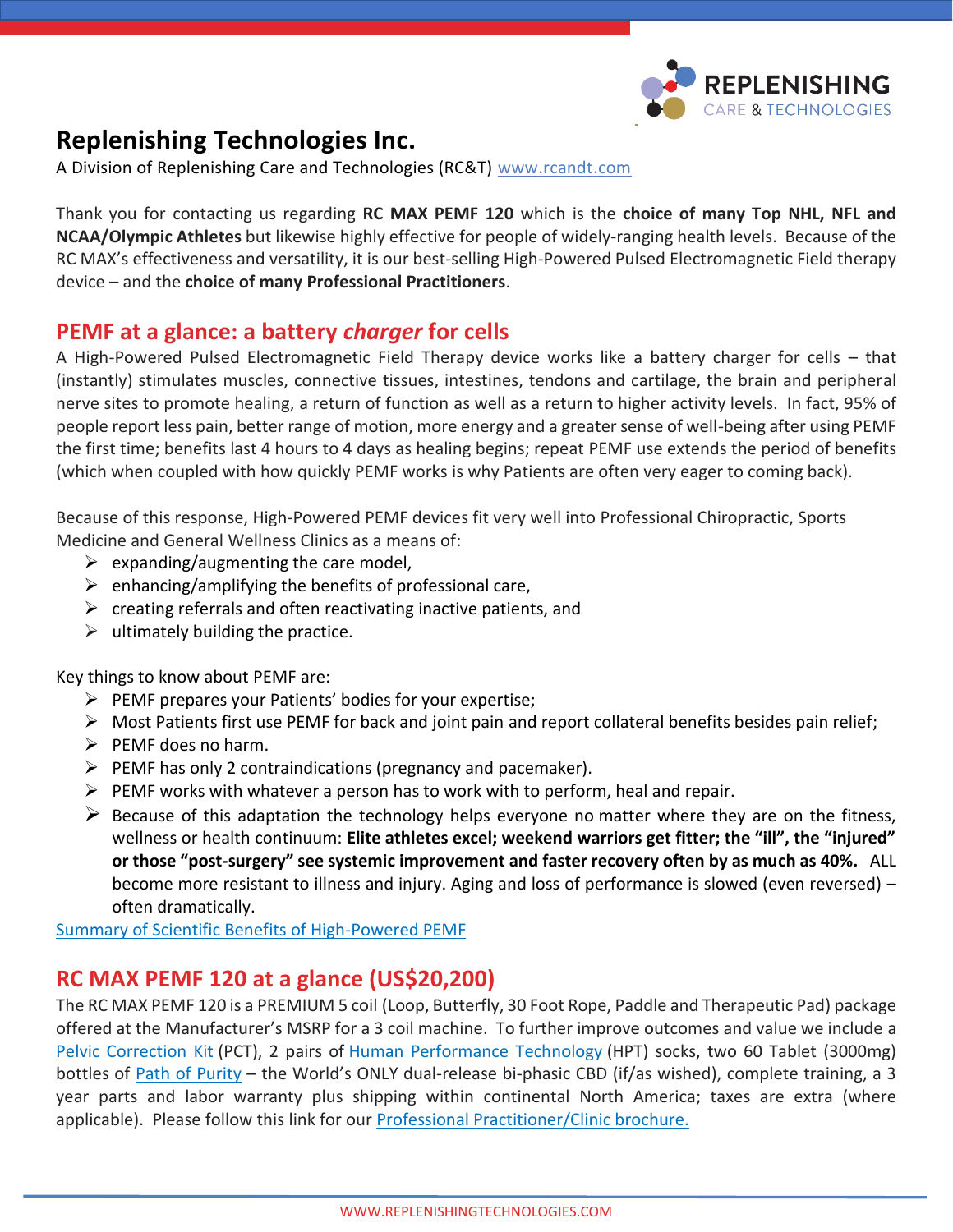We created our NHL/NFL package based on 12+ years of experience working with Elite Athletes, 1000s of people, and scores of clinics – because it is what you need to get the best results. There is a choice of a Portable or Tabletop cabinet; each is 19,200 gauss, features a spark chamber, and uses coils with double plug-ins. If you are wondering, 70% of Practitioners have chosen the Tabletop – since (as its name suggests) it fits easily on a desk/other clinical furnishing for easy space consideration and moves easily from room-to-room. Complete training is provided.



RC MAX PEMF 120 Portable RC MAX PEMF 120 Tabletop

### **A Step Above**

The PEMF 120 is manufactured by PEMF Systems Inc., Sherman Oaks, California **which is the ONLY High-Powered PEMF Manufacturer in the World to have earned [Health Canada approval](https://replenishingtechnologies.com/public/download/RC-MAX-PEMF-120-Manufacturer-ISO-13485.pdf) as a Class 2 Medical Device** - a distinction that builds upon its 15+ year stellar reputation for power, reliability, versatility, comfort, safety, and value. This status in Canada is expected to initiate similar standing in some 40+ other Countries including the US.

### **One of only a small number of PEMF 120 Distributors**

RTI has worked with PEMF Systems for over 10 years and is among a small group of distributors scattered throughout the World. As noted, our clients include a growing number of Elite Athletes from the NHL and NFL, as well as two (2) major US University Athletics Programs – one of which set numerous NCAA Track/Athletics records in 2020 and 2021 and claimed 2 Gold Medals at the recent "2020" Tokyo Olympics. Among the Pros, a number (not all) are All-Star/Pro Bowl level Players. A couple elevated their play enough to be in the MVP discussion (others have used it to stay at that level despite serious injury). For privacy reasons, we do not share the names of those athletes with whom we are privileged to work with, so it was most gratifying when [Christian](https://www.youtube.com/watch?v=WeaixQZdMOg)  McCaffre[y included the RC MAX PEMF 120 among his list of 10 things he can't live without](https://www.youtube.com/watch?v=WeaixQZdMOg) on GQ Sports (featured at 9:52).

### **A foundation for lifelong health and well-being**

Over the years, we have had many people echo Christian's comments regarding their personal RC MAX PEMF [120 success stories,](https://replenishingtechnologies.com/why-pemf/pemf-success-stories) including but not limited to: stroke recover, car accident trauma, cancer, general well-being, and back/joint pain (to name only a sampling).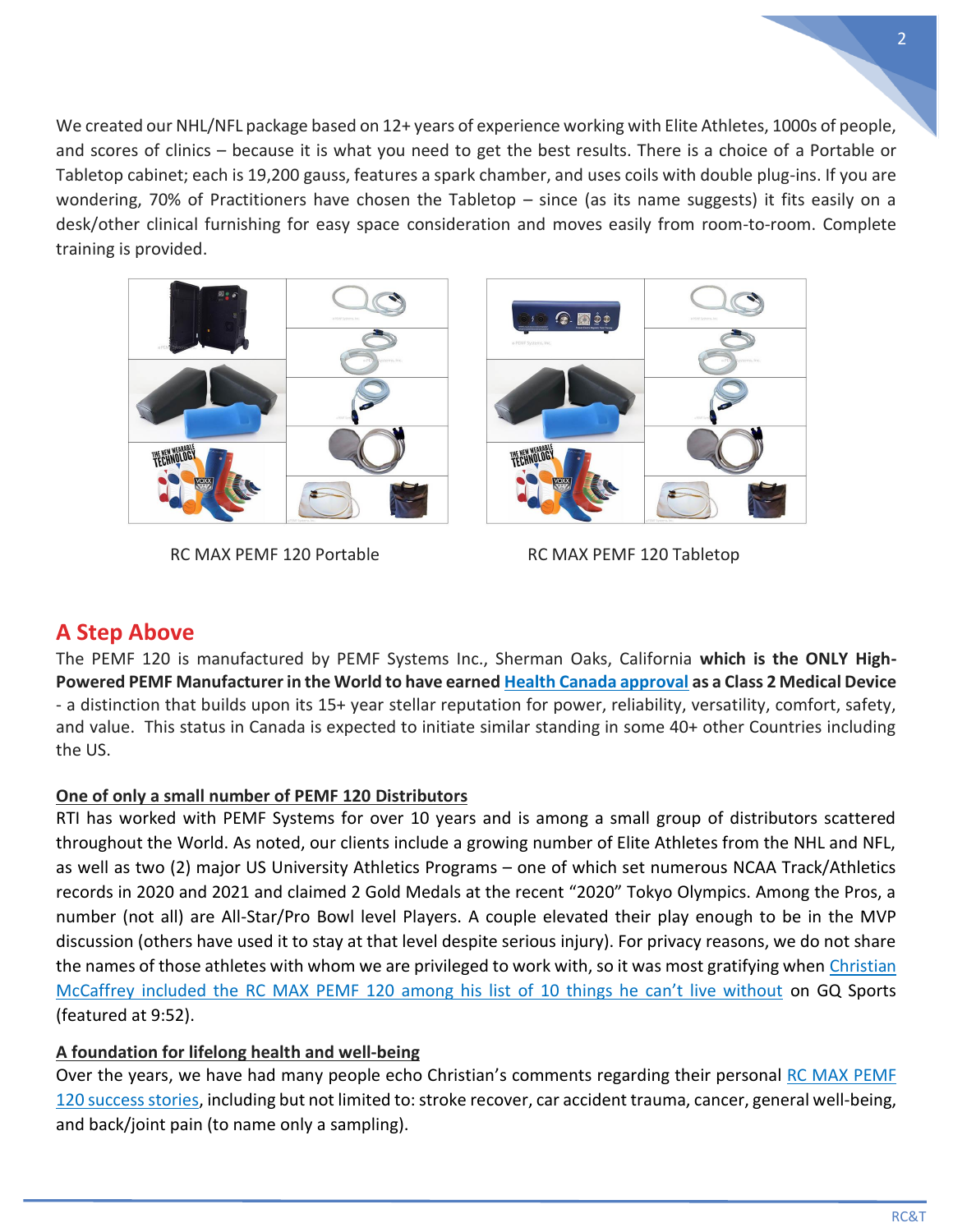It is for this reason that we developed a set of proprietary protocols that take a *whole-body* approach to PEMF use – in order to maximize the true benefits of Therapy. We have also learned that that **STACKING** [complementary technologies and/or modalities with the RC MAX PEMF 120,](https://rcandt.com/rct-tool-education) and alternating Treatment Coils contributes even greater outcomes.

### **Training**

As a training frame of reference, we will have a new user functional on the PEMF 120 within about 30 minutes (most often) using Facetime and our detailed Human best practice Training Manual as a resource and "*good at it"* in a matter of hours. This is especially true for those well-versed in human wellness and anatomy.

# **Taking PEMF to a whole other level**

RTI is the "PEMF arm" of Replenishing Care and Technologies ( $RC&T$ ) which has assembled a set of 11+ complementary cellular health tools that build on the benefits of PEMF. Collectively this set of tools called [Replenishing Care](https://rcandt.com/rct-tool-education/replenishing-care-rc-recipe) either:

- ➢ Give cells back the **power, oxygen,** or other resources to **perform, heal and repair,**
- ➢ OR help the body return to (and stay) in **homeostasis** and **musculoskeletal balance,**
- ➢ **Without** doing any **harm**.

RC&T's long-term vision is a global network of [Replenishing Care Centers](https://replenishingcare.com/rc-explained/rc-model) – that STACK our 11+ standalone cellular health technologies into a personal best performance and personal best fitness/wellness model in accordance with the individual-specific goals of the user. Step one is a pilot study to document the *before* and *after* efficacy of the RC Model with a group of 30 to 50 people of varying health levels.

In the interim we created the Replenishing Care [Replenishing Care One-Stop Cellular Regeneration System](https://rcandt.com/rct-tool-education/replenishing-care-rc-recipe/replenishing-care-one-stop-cellular-regeneration-system-rcocrs) for [professional clinics](https://rcandt.com/rct-partners/health-wellness-and-fitness-professionals) – to make this powerful set of technologies available immediately.

# **Other PEMF Model Choices**

The RC MAX PEMF 120 is a (traditional) spark chamber device – which features an analog signal wherein a *spark*  is created via an electronic process inside the unit which then jumps between 2 electrodes; when the user turns the intensity knob to a higher setting - the distance between the electrodes is increased resulting in a stronger and slower pulse rate.

While the RC MAX PEMF 120 is our biggest seller, we also offer a number of DIGITAL Devices which use a computer signal. The use of a Digital Signal enables a "1 to 10" position intensity control – producing precise (identical) treatment experiences. Generally DIGITAL Devices are considered "high-powered" (not quite as high as the RC MAX PEMF 120) but hold the pulse interval 4 times longer thereby gently delivering more energy in shorter time. Additionally, solid state engineering creates additional reliability (as Digital units are virtually maintenance-free),

Here are links to our Clinical Level Digital units: [RC MAX DIGITAL](https://replenishingtechnologies.com/pemf-products/rc-max-digital-pemf-devices) - the digital sister of the RC MAX PEMF 120. [RC MAX GEMINI](https://replenishingtechnologies.com/pemf-products/rc-max-gemini-high-powered-dual-coil-digital-pemf-devices) – which enables the use of 2 coils at the same time but costs \$24,200.